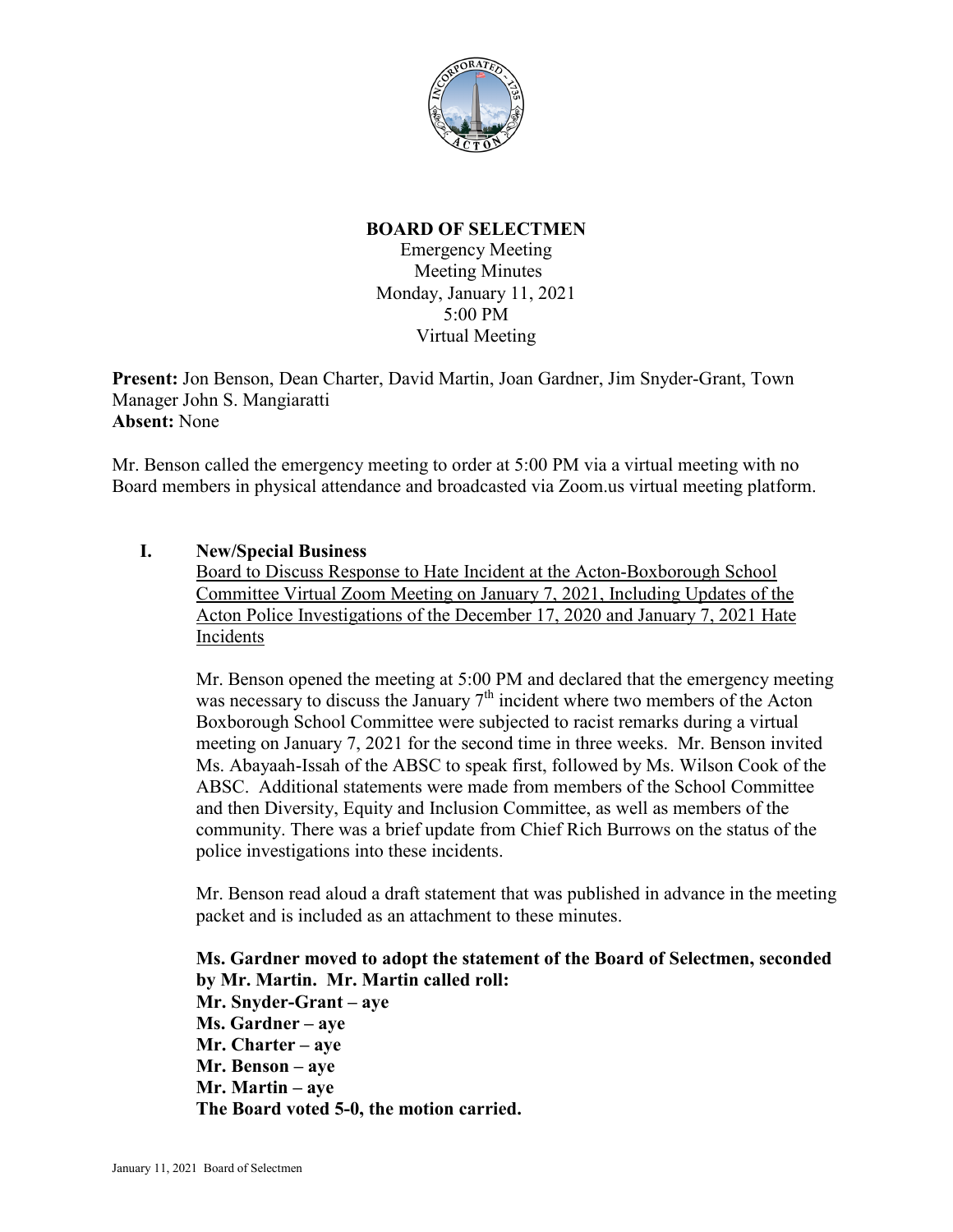

Mr. Mangiaratti was directed to post the statement of the Board of Selectmen on the town website.

**Ms. Gardner moved to adjourn, seconded by Mr. Martin. Mr. Martin called roll: Mr. Snyder-Grant – aye Ms. Gardner – aye Mr. Charter – aye Mr. Benson – aye Mr. Martin – aye The Board voted 5-0, the motion carried.**

**Meeting adjourned at 6:02 PM.**

## **Documents and Exhibits Used During this Meeting**

- Agenda, December 18, 2020
- Board of Selectmen Draft Statement on Hate Incident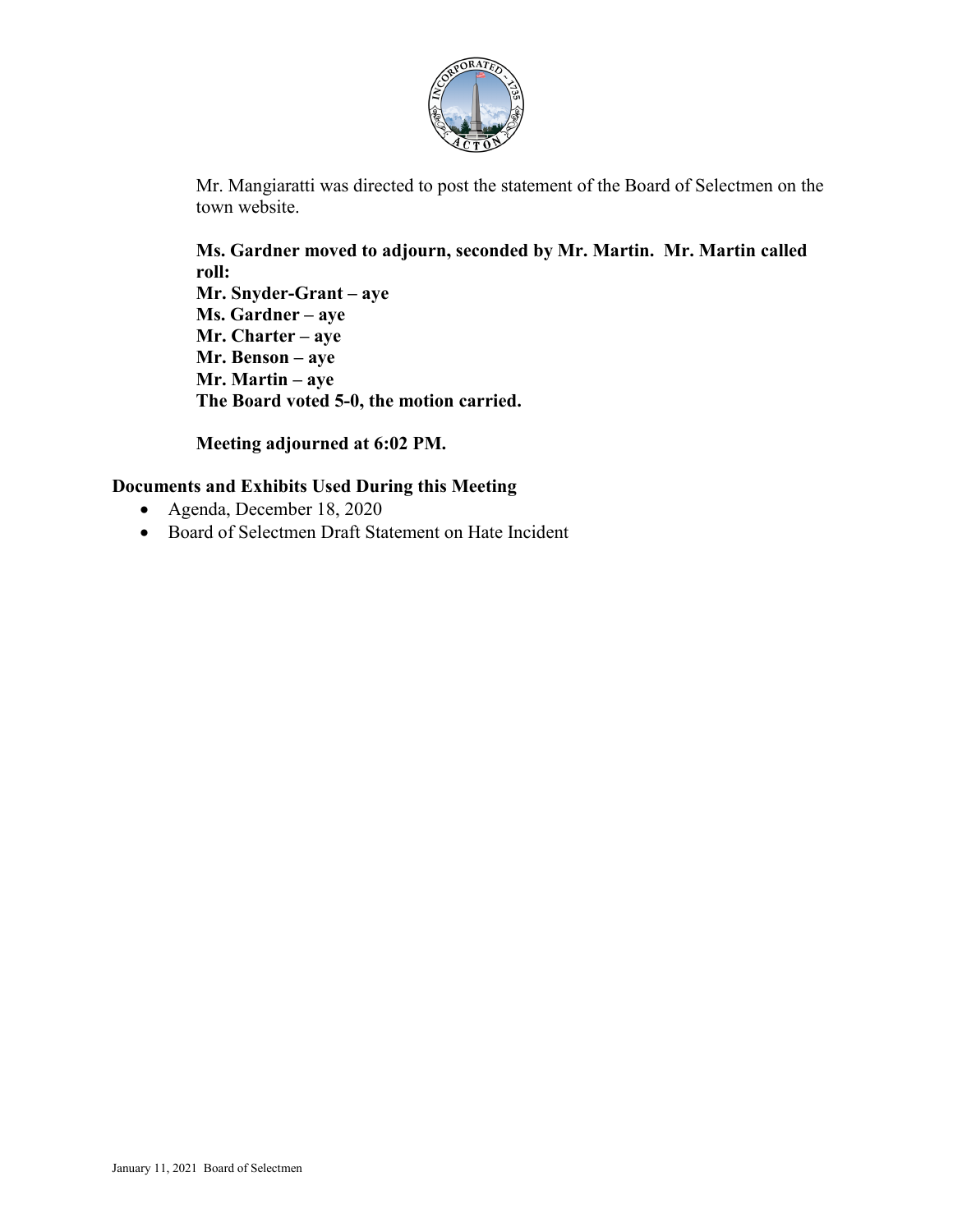## **Statement by the Board of Selectmen—1/11/21—DRAFT**

Harassment and dehumanization of elected public officials is unacceptable in the Town of Acton and will not be tolerated. On behalf of the Town of Acton, the Board of Selectmen unanimously condemns the hateful, racist language that School Committee members Kyra Wilson Cook of Acton and Evelyn Abayaah-Issah of Boxborough, have been subjected to during a School Committee meeting for the second time in three weeks. The attack on Kyra and Evelyn is an attack against the community, including all elected members of the Board of Selectmen and the School Committee as well as the 250 community members who serve on Acton's nearly 50 boards, committees and commissions. Together with Town Meeting we are part of the oldest, continuous form of local government in the world. We stand together.

The Board of Selectmen pledges to make available the necessary financial resources to the Acton Police Department so that the police may pursue and complete their investigations of the December 17 and January 7 racist incidents.

It is sad and disappointing that despite our increasingly diverse society and very diverse town, racial and ethnic stereotyping persists. It is incumbent on all of us locally—the Board of Selectmen, Local Government, individuals, parents, our schools, our houses of worship and our